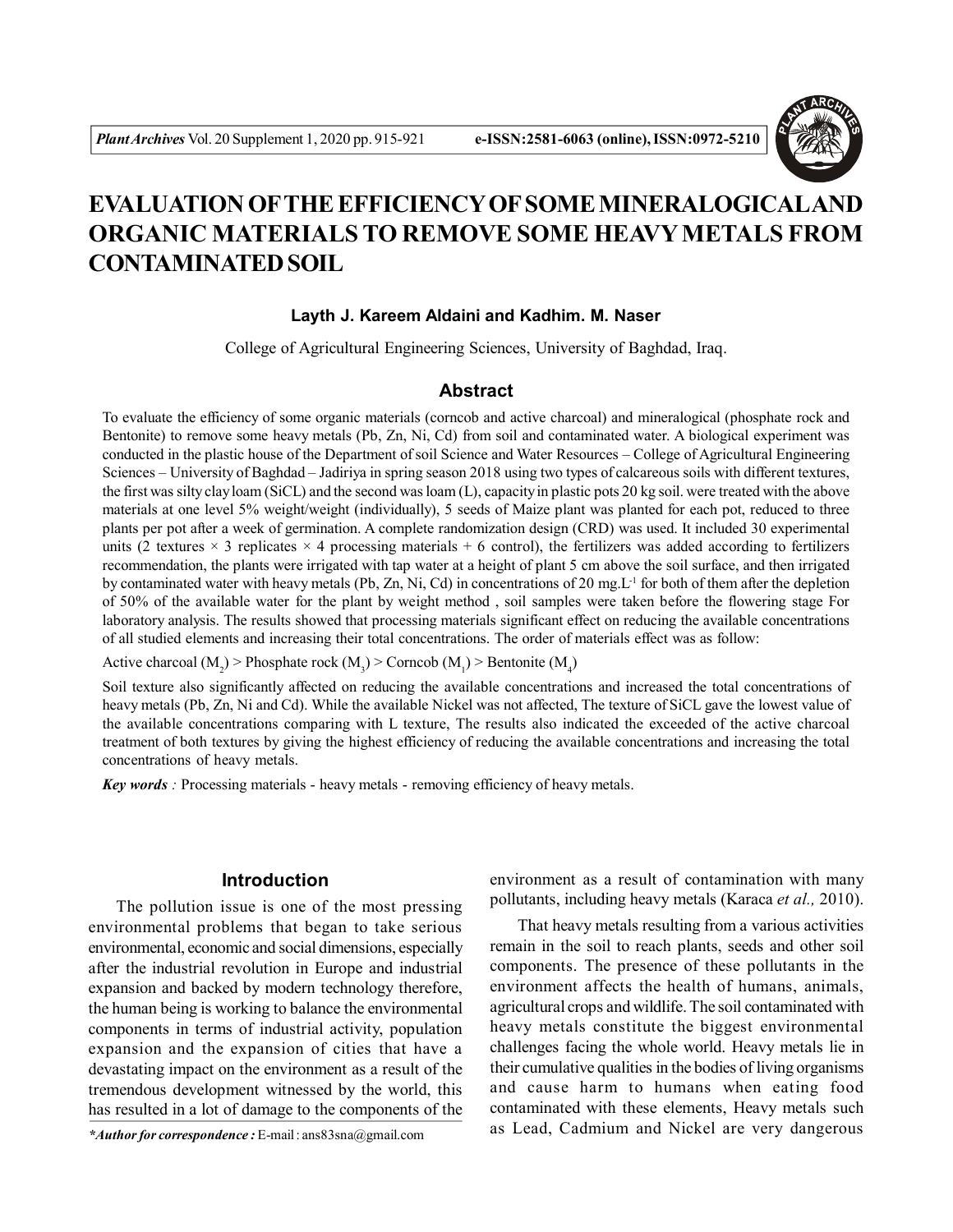pollutants of soil, water and air (Pierzynski, *et al.,* 2000), Therefore, it is necessary to work on reduce the damage for heavy metals in the soil and water, been working on many techniques and technological means that reduce the presence of these elements and mitigate from effects, including use of some organic and mineral for reduce from of heavy metals harmful to soil, water and plant. Many studies,showed Such as study Heike, (2004) The many material such as active charcoal, corncob, phosphate rock and bentonite and others can be used as processing materials for heavy metals the following materials used in the study:

#### **Active charcoal**

Carbonized materials are the product of incomplete combustion of the plant, referred to combustion products coal, ash, and charcoal with black carbon (BC), Black carbon is a mixture resistant for decomposition biological and chemical. Nouri *et al.,* (2003) explained on their study when used active charcoal for adsorb three types of aromatic hydrocarbons containing different effective aggregates, found that adsorption efficiency depends on the size of active functional group and its nature and tendency to adsorbent and surface area, the results of their study showed that coal is a good alternative can be used for remove dyes from waste water resulting from textile industries. Proved Aslam *et al.,* (2005) explained the reason of efficient use the activated charcoal as a adsorbent to remove solutes in water is due to the large number of surface and internal pores that make the surface area exposed to adsorption big relative to the actual effective volume.

### **Corncob**

That addition Corn residues, such as corncob, prepare from effective strategies on reducing the damage of pollution and salinity of irrigation water and increased the plant Bearing They are improves the distribution of soil pores that increase from ability hold water and elements, and improve the secretions of the roots such as organic acids that regulate soil reaction and reduce from the harmful effect for salts and heavy metals on soil solution (El-Dardiry, 2007). The important fields that used it corncob was on treat that water contaminated and saline and then use that the water in irrigation, in a study of Abed *et al.,* (2012) included best treatment in water processing, used Four sources of plant organic residues were: Champlain, Corncob, Wheat residues and sunflower stalks. The results showed that the best of these materials for processing of salt water is Corncob and Wheat residues.

#### **Phosphate rock**

Phosphate rocks referred to as phosphors are sedimentary rocks and most of these rocks are deposited contain high concentrations of phosphorus element and is one of the most important raw sources of Phosphorus. Phosphate rock is one of the mineral material which used to processing contaminated soils through adsorption, and chelation to formed complexes with contaminants found in the soil, Several studies showed that phosphate rock has a high ability to remove heavy metals from aqueous solutions and soil Brown *et al.,* (2005) studed the ability or phosphate rock to remove heavy metals in the soil and it different the according to contaminated element in order  $Pb > Cu > Zn$  with a adsorption capacity 138, 114, 83.2 mmol / kg phosphate rock.

# **Bentonite**

Bentonite is a commercial name for a type of clay consists form the Basically of smectite and the dominant metal is montmorlonite. Mention Yueh *et al.,* (2016) finally showedthat a lot of research has been done using the physiochemical processes for decontaminate on the soil and water using several materials, known as adsorption, which is the process of transferring the material from the liquid phase to the solid surface, of these materials is Bentonite clay, which consider from the materials adsorption important economically because of its high efficiency in removing heavy metals from soil and water. Mention Mohajeri *et al.,* (2018) shows that Bentonite is a suitable absorber and installed for heavy metals contaminants in the soil, even when the concentrations are high, this is because bentonite has a high cation exchange capacity (CEC) this characteristic and other properties enable it to react with contaminants that are dangerous when present in the solution. The aim of this research is to evaluate the efficiency of some organic and mineral substances in removing some heavy metals from contaminated soil and water.

### **Materials and Methods**

Pots experiment was conducted in the plastic house for the department soil science and water resources - Faculty of Agricultural Engineering Sciences - University of Baghdad - Jadiriya for the spring agricultural season (2018) using two soils calcareous different texture the first silty clay loam (SiCL) and the second is loam (L), dried the soil pneumatically and grinded, from which a sample was taken and sieved whith a 4 mm For agriculture on plastic pots of 20 kg with diameters of 40 cm and diameter base 20 cm and height of 39 cm filled pots with soil after being treated with two types of organic materials are (corncob and active charcoal) and two types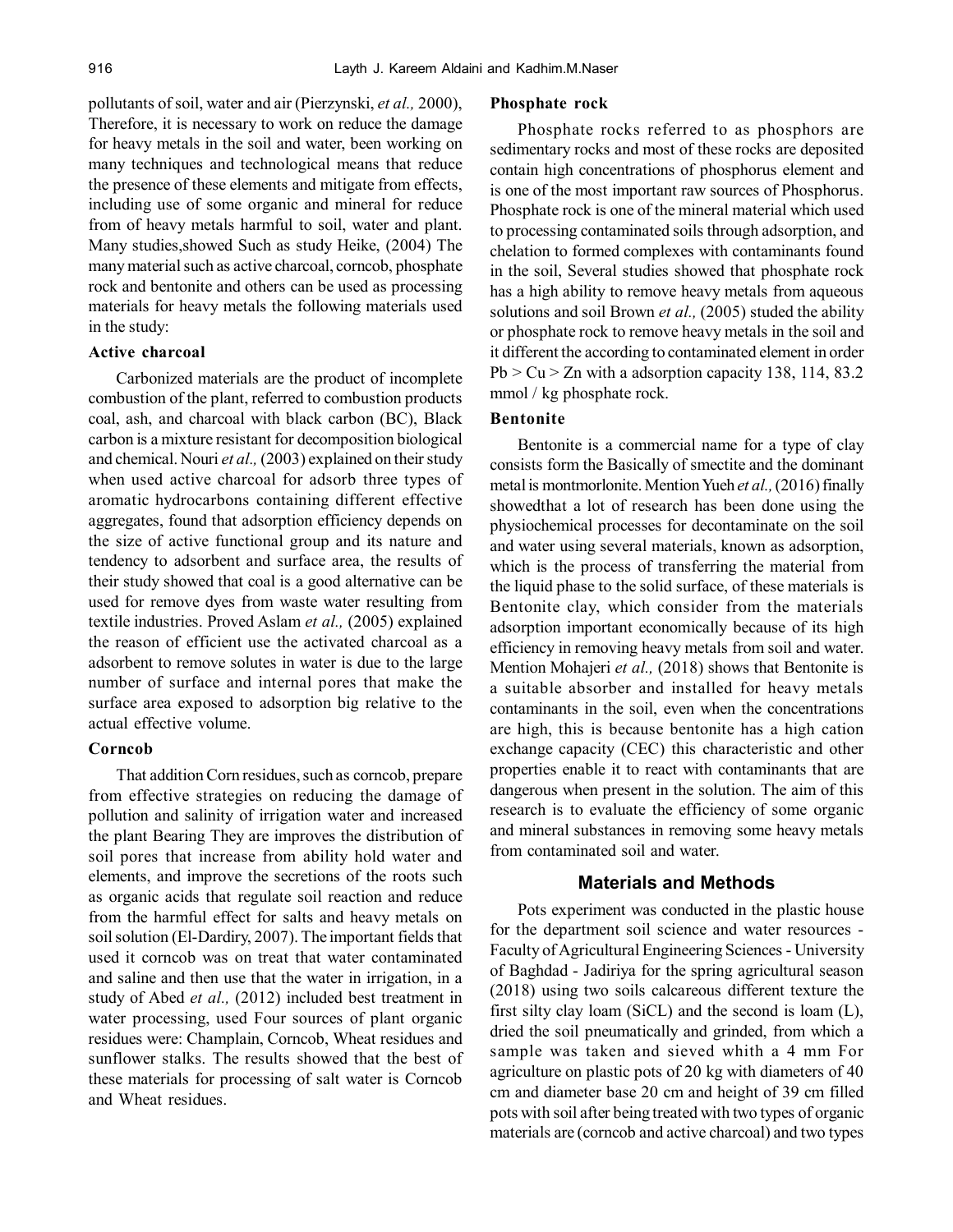of mineral materials are (phosphate rock and bentonite) individually use on the processing 5% of soil weight equivalent of 19 kg soil to 1 kg of organic or mineral material after sieving these materials with a sieve diameter of its holes 4 mm, table 1 shows some characteristics of these materials.

Taking part of the two soil and air dried, grinded and gave up a sieve diameter of 2 mm for some chemical and physical analyzes before planting and shown in Table (2 and 3), A complete randomization design (CRD) was used it included 30 experimental units (2 textures  $\times$  3 replicated  $\times$  4 processing materials + 6 control) included : two types of Soil texture : silty clay loam (SiCL) symbolized  $(T_1)$  and Loam symbolized  $(T_2)$ , processing materials included : Corncob  $(M_1)$ , Active charcoal  $(M_2)$ , Phosphate rock  $(M_3)$ , Bentonite  $(M_4)$  three replicated :  $(R_1, R_2, R_3)$ . Corn seeds Planted class (Fajer 1) on 9/4/ 2018 5 seeds per pot, faded to 3 Plants after a week of germination. NPK fertilizers were added according to the Maize fertilizer recommendation  $(120 – 60 – 240)$  (K)  $- P - N$  Kg,h<sup>-1</sup>) Respectively (Al – Bahrani, 2015) To soil tap water used to irrigation at the beginning of the experiment until the plant reaches a height of 5 cm above the soil surface, After this stage done irrigated the plant with water contaminated by heavy metals at concentrations of 20 ppm for all elements, Which attended from the salts  $C dSO_4$ , NiSO<sub>4</sub>, ZnSO<sub>4</sub>, PbSO<sub>4</sub>, mixed together to irrigate for the during period from the age of the plant, Irrigation after depleting 50% of the available water for plant by weighing the pot with the soil and plant and adding the contaminated water to the plants when needed on the basis of the loss of available water by the weight method. (Table 4) shows the amount of concentrations the elements of added during stages of plant growth. Soil samples taken and all treatments before the flowering stage on 25/6/2018. Samples were preserved for analysis.

- 1. Total heavy metals in soil (Pb, Zn, Ni, Cd) : Take 0.5 g of soil to estimated the total elements, by digestion method using sulfuric acid (Black, 1965).
- 2. Available heavy metals in soil (Pb, Zn, Ni, Cd) : Take 0.5 g of soil to estimated the available elements and estimated by extraction using chelating compound (Diethylene triamine penta aceticacid) (DTPA) (Norvell and Lindsay, 1978).
- 3. Calculate the efficiency of added materials through the equation :

Removed efficiency =

 $\frac{1}{100}$ Concentration before planting - Concentration after planting  $*100$ Concentration before planting (original + added)

Data were analyzed statistically according to the analysis of variance (ANOVA) by using a complete randomization design (CRD), The averages Were compared with the least significant difference test (LSD) use a program Genstat under the operating system (Windows 10) For statistical analysis.

# **Results and Discussion**

### **Available heavy metals**

The results of table 5 showed that the processing materials (M) had effected significantly on the values of available Lead element in the study soil. It gave the phosphate rock treatment  $(M_4)$  lowest value of available lead was 9.50 mg pb. Kg-1 soil while control treatment

**Properties a Processing materials (M) Corncob** | Active charcoal | Phosphate rock | Bentonite  $\frac{(M_1)}{6.50}$  $(M<sub>2</sub>)$  $\frac{(M_3)}{7.5}$ **)**  $(M_4)$ Soil raction - 6.50 7.43 7.5 7.12 Electrical conductivity  $ds.m^{-1}$  2.23  $\vert$  3.5  $\vert$  5.9  $\vert$  3.9 Organic Carbon  $(O.C)$  | gm.kg<sup>-1</sup> | 247.19 | 382.80 | - | -Organic matter  $(O.M)$  gm.kg<sup>-1</sup> 426.20 659.94 - - $C/N$  - 69.44 95.22 - -Total Nitrogen | gm.kg<sup>-1</sup> | 3.56 | 4.02 | 2.5 | 0.64 Total Phosphorus  $\begin{array}{|l|c|c|c|c|c|c|c|c|} \hline \end{array}$  gm.kg<sup>-1</sup> 1.02  $\begin{array}{|l|c|c|c|c|} \hline \end{array}$  3.15 102.20  $\begin{array}{|l|c|c|c|c|} \hline \end{array}$  0.23 Total Potassium gm.kg<sup>-1</sup> 3.50 3.86 0.728 3.97 CEC | cmol.g-1 | 61.50 | 84.61 | 49.44 | 59.13 Total Lead | mg.kg-1 | 1.84 | 1.03 | 0.71 | 3.18 Total Zinc  $mg.kg-1$  2.81 2.12 2.44 4.60 Total Nickel | mg.kg-1 | 1.86 | 1.02 | 1.15 | 1.75 Total Cadmium | mg.kg-1 | 0.13 | 0.18 | 0.28 | 0.14

**Table 1:** Some physical and chemical properties of processing materials.

 $(M_0)$ ) (Irrigation with contaminated water without adding processing materials) gave highest value of available Lead was 14.26 mg Pb. Kg<sup>-1</sup> soil thus the treatment of phosphate rock gave the highest decrease rate compared with reached other treatments 33.38%.

The results of tables (6, 7, 8) showed that processing materials (M) effect significant in reducing the concentrations of Zinc, Nickel and Cadmium available in the soil, treatment of charcoal  $(M_2)$  gave the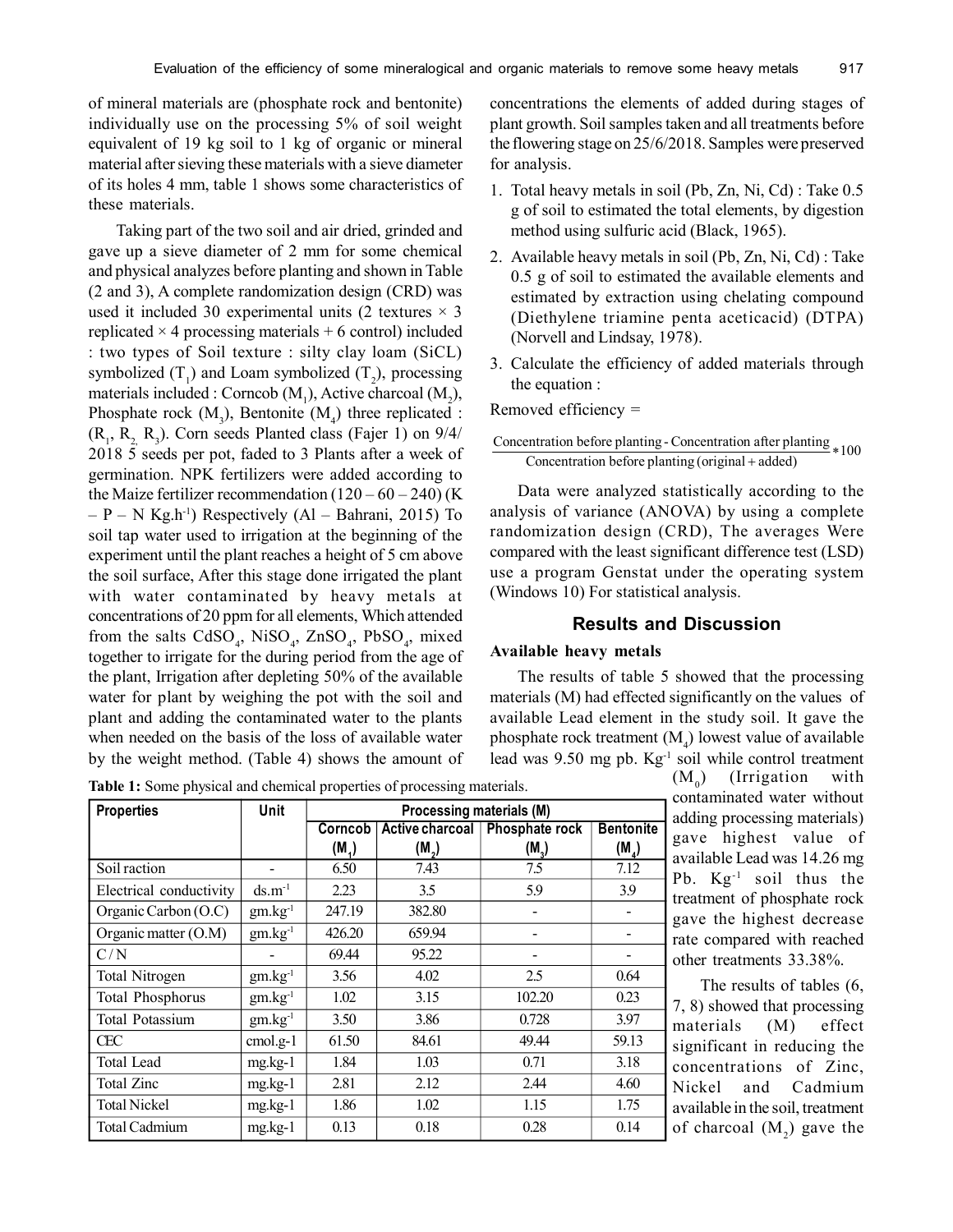| <b>Qualities</b>             |      |                                   | <b>Value</b>                      |                           |  |  |
|------------------------------|------|-----------------------------------|-----------------------------------|---------------------------|--|--|
|                              |      | Abu Ghraib soil (T <sub>1</sub> ) | Jadriyah soil $(T, )$             |                           |  |  |
| Soil reaction (pH)           |      | 7.30                              | 7.37                              |                           |  |  |
| Electrical conductivity (EC) |      | 1.84                              | 1.48                              | $ds.m^{-1}$               |  |  |
| <b>CEC</b>                   |      | 23.45                             | 19.18                             | $cmol.g-1$                |  |  |
| Organic matter O.M           |      | 8.23                              | 7.71                              | $gm.kg^{\text{-}1}$       |  |  |
| Gypsum                       |      | 0.26                              | 0.15                              | $gm.kg-1$                 |  |  |
| Carbonate minerals           |      | 221.12                            | 180.00                            | $gm.kg-1$                 |  |  |
|                              |      | <b>Dissolved positive ions</b>    |                                   |                           |  |  |
| Calcium Ca <sup>2+</sup>     |      | 5.20                              | 4.60                              | $mmol.L-1$                |  |  |
| Magnesium $Mg^{2+}$          |      | 3.60                              | 3.10                              | $mmol.L-1$                |  |  |
| Sodium <sup>+</sup>          |      | 0.98                              | 0.85                              | $mmol.L-1$                |  |  |
| Potassium <sup>+</sup>       |      | 0.63                              | 0.58                              | $mmol.L-1$                |  |  |
|                              |      | <b>Dissolved negative ions</b>    |                                   |                           |  |  |
| Carbonates $CO_3^2$          |      | Nill                              | Nill                              | $mmol.L-1$                |  |  |
| Bicarbonate HCO <sub>3</sub> |      | 1.78                              | 1.40                              | $mmol.L-1$                |  |  |
| Sulfates $SO_4^2$            |      | 1.38                              | 0.91                              | $mmol.L-1$                |  |  |
| Chloride Cl-                 |      | 14.20                             | 11.40                             | $mmol.L-1$                |  |  |
| Available Nitrogen           |      | 28.31                             | 20.81                             | $mg.kg^{-1}$              |  |  |
| Available Phosphorus         |      | 16.36                             | 16.08                             | $mg.kg^{-1}$              |  |  |
| Available Potassium          |      | 76.71                             | 69.33                             | $mg.kg^{-1}$              |  |  |
| Field capacity               |      | 0.33                              | 0.24                              | $\text{Cm}^3 \text{Cm}^3$ |  |  |
| Wilt point                   |      | 0.19                              | $\text{Cm}^3 \text{Cm}^3$<br>0.10 |                           |  |  |
| Analysis of                  | Sand | 146.00<br>392.00                  |                                   | $gm.kg^{-1}$              |  |  |
| minute                       | Silt | 554.00                            | 400.00                            | $gm.kg-1$                 |  |  |
| volumes                      | Clay | 300.00<br>208.00                  |                                   | $gm.kg-1$                 |  |  |
| Texture                      |      | Silty Clay Loam                   | Loam                              |                           |  |  |

**Table 2:** Some physical and chemical qualities of study soil.

| <b>Table 3:</b> Concentrations of total and available heavy elements |  |  |
|----------------------------------------------------------------------|--|--|
| $(mg.kg^{-1})$ .                                                     |  |  |

| Elementmg.kg <sup>-1</sup> | <b>Element Pictures</b> | <b>Class of texture</b> |       |  |  |
|----------------------------|-------------------------|-------------------------|-------|--|--|
|                            |                         | <b>SiCL</b>             |       |  |  |
| Lead                       | total                   | 32.55                   | 26.32 |  |  |
|                            | available               | 4.33                    | 2.14  |  |  |
| Zinc                       | total                   | 25.24                   | 20.18 |  |  |
|                            | available               | 3.47                    | 1.72  |  |  |
| <b>Nickel</b>              | total                   | 21.34                   | 13.91 |  |  |
|                            | available               | 0.87                    | 0.62  |  |  |
| Cadmium                    | total                   | 1.01                    | 0.92  |  |  |
|                            | available               | 0.21                    | 0.81  |  |  |

**Table 4:** Concentrations added from heavy metals to soil during plant growth.

| <b>Class of texture</b> | Amount of water<br>added (L) | Type element and<br>concentration mg.kg <sup>-1</sup> |     |  |  |
|-------------------------|------------------------------|-------------------------------------------------------|-----|--|--|
|                         |                              | Pb                                                    | Ζn  |  |  |
| SiCL <sub>3</sub>       | 12.5                         |                                                       | 625 |  |  |
|                         | 11.50                        | 5.50                                                  |     |  |  |

lowest value for all elements reached 2.42, 2.01, 1.20 mg.Kg-1 soil respectively, while the control treatment  $(M_0)$  gave highest value of the above previous elements was 4.07, 3.84, 2.12 mg.Kg-1 soil respectively, cause of superiority of the treatment of active charcoal by giving it the lowest average effect of elements in the form of available in the study soil compared to other treatments to contain charcoal cavities or internal pores have a high surface area that has the ability to adsorb more pollutants than other materials, This results corresponds to his findings Gyaath (2012) and Lucas and Cocero (2003) Who showed that's to increase the number of negative charges on active surfaces of active charcoal, this makes it more adsorbent to the elements from the other material this is agree with what he brought Mohammed *et al.,*

(2018) when studying use the active carbon surface and Bentonite metal to adsorb Lead ions show that the negative values of "G<sup>º</sup> considered as indicator to natural adsorption of Lead ions. "G<sup>º</sup> value on the surface of active charcoal it was higher than the value ("G<sup>º</sup> ) on the bentonite metal surface.

The effect of soil texture (T) on the values of concentrations of available heavy metals (Lead, Zinc, Nickel and Cadmium), showed the results of tables (5, 6, 7 and 8) that there was a significant effect in reducing the concentrations of all heavy metals due to the difference in soil texture except available Nickel soil texture did not significantly affect its values, given the texture  $(T_1)$ category SiCL less value for available heavy metals, while gave the texture  $(T_2)$  type (L) highest value of the available heavy metals in the soil, the low values of available heavy metals in the soil of Abu Ghraib  $(T_1)$  for the type (SiCL) because The adsorption process is a superficial phenomenon and a characteristic for solid surface qualities, and increases the surface area for mineral colloids increases the adsorption process and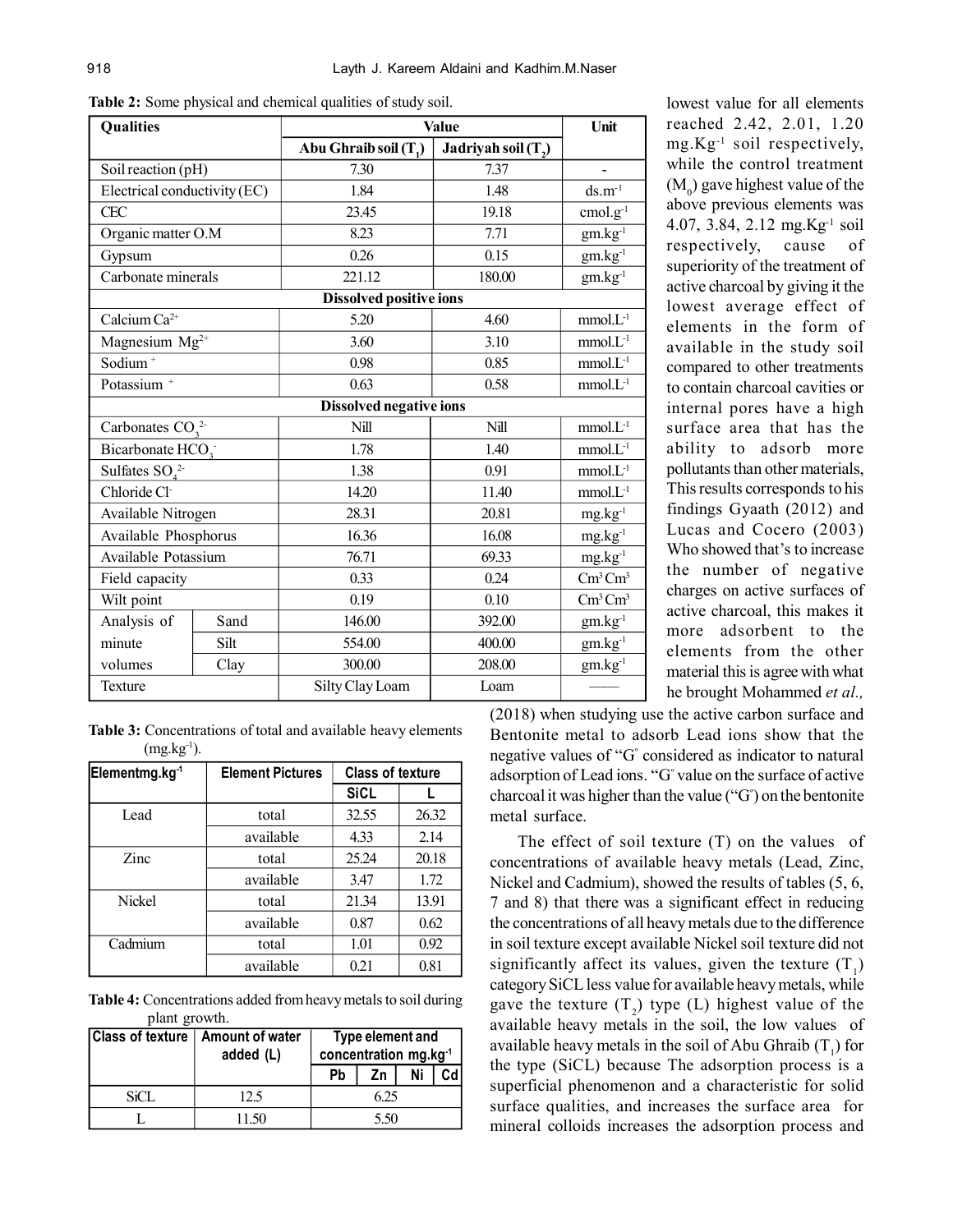|              | $10.117$ , $1.00$     |                                          |                          |                |      |       |       |  |  |
|--------------|-----------------------|------------------------------------------|--------------------------|----------------|------|-------|-------|--|--|
|              | <b>Texture class</b>  |                                          | Processing materials (M) | Average effect |      |       |       |  |  |
|              |                       | $M_{0}$                                  | M                        | M,             | M,   | M.    |       |  |  |
| Soil texture | T <sub>1</sub> (SiCL) | 14.12                                    | 11.60                    | 10.12          | 9.15 | 11.80 | 11.35 |  |  |
| (1)          | T, (L)                | 14.41                                    | 13.34                    | 10.63          | 9.86 | 12.10 | 12.06 |  |  |
|              | LSD <sub>0.05</sub>   | 0.01                                     |                          |                |      | 0.007 |       |  |  |
|              | Average effect (M)    | 11.95<br>9.50<br>10.37<br>14.26<br>12.47 |                          |                |      |       |       |  |  |
|              | $LSD$ <sub>0.05</sub> |                                          |                          | 0.01           |      |       |       |  |  |

**Table 5:** Effect of soil materials and texture on available Lead concentrations in(mg Ph.  $K_{\alpha^{-1}}$ .

**Table 6:** Effect of soil texture and processing materials on available Zinc concentrations in soil.  $(mg.kg^{-1})$ .

|              | <b>Texture class</b>  |                                      | Processing materials (M) |       | Average effect |             |      |
|--------------|-----------------------|--------------------------------------|--------------------------|-------|----------------|-------------|------|
|              |                       | M <sub>0</sub>                       | M.                       | M.    | M.             | $M_{\rm A}$ |      |
| Soil texture | $T_{1}$ (SiCL)        | 3.97                                 | 3.24                     | 2.36  | 2.41           | 3.01        | 2.83 |
| <b>T</b>     | T, (L)                | 4.17                                 | 3.15                     | 2.49  | 2.66           | 3.41        | 3.34 |
|              | $LSD$ <sub>0.05</sub> |                                      |                          | 0.007 |                |             |      |
|              | Average effect (M)    | 3.53<br>3.21<br>4.07<br>3.19<br>2.42 |                          |       |                |             |      |
|              | $\mathrm{LSD}_{0.05}$ |                                      |                          | 0.01  |                |             |      |

**Table 7:** Effect of soil texture and processing materials on available Nickel concentrations in soil.  $(mg.kg^{-1})$ .

|                     | <b>Texture class</b>  |                                      | Processing materials (M) |      | Average effect |      |      |
|---------------------|-----------------------|--------------------------------------|--------------------------|------|----------------|------|------|
|                     |                       | $M_{\alpha}$                         | M                        | M.   | M.             | M    |      |
| Soil texture        | T <sub>1</sub> (SiCL) | 3.70                                 | 2.62                     | 1.89 | 2.08           | 2.62 | 2.58 |
| (I)                 | T, (L)                | 3.98                                 | 2.86                     | 2.13 | 2.27           | 2.86 | 2.82 |
| $\text{LSD}_{0.05}$ |                       | 0.31                                 |                          |      |                |      | N.s  |
|                     | Average effect (M)    | 2.17<br>2.74<br>3.48<br>2.74<br>2.01 |                          |      |                |      |      |
| LSD<br>0.05         |                       | 0.22                                 |                          |      |                |      |      |

**Table 8:** Effect of soil texture and processing materials on available Cadmium concentrations in soil.  $(mg/kg^{-1})$ .

|                       | <b>Texture class</b> |            | Processing materials (M) |      | Average effect |      |       |
|-----------------------|----------------------|------------|--------------------------|------|----------------|------|-------|
|                       |                      | $M_{_{0}}$ | M.                       | M,   | M.             | M,   |       |
| Soil texture          | $T_{1}$ (SiCL)       | 2.10       | 1.68                     | 1.18 | 1.24           | 1.80 | 1.60  |
| (1)                   | T, (L)               | 2.15       | 1.89                     | 1.23 | 1.32           | 1.93 | 1.70  |
| $LSD$ <sub>0.05</sub> |                      | 0.01       |                          |      |                |      | 0.007 |
|                       | Average effect (M)   | 2.12       | 1.78                     | 1.20 | 1.28           | 1.86 |       |
| 0.05                  |                      |            |                          | 0.01 |                |      |       |

**Table 9:** Effect of soil texture and processing materials on total Lead concentrations in soil (mg Pb.  $kg^{-1}$ ).

|                       | <b>Texture class</b> |                                  | Processing materials (M) |       | Average effect |             |       |
|-----------------------|----------------------|----------------------------------|--------------------------|-------|----------------|-------------|-------|
|                       |                      | $M_{_{0}}$                       | Μ                        | M,    | M.             | $M_{\rm A}$ |       |
| Soil texture          | $T_{1}$ (SiCL)       | 20.28                            | 21.84                    | 27.67 | 25.72          | 22.12       | 23.52 |
| (1)                   | $T_{\alpha}(L)$      | 15.21                            | 16.94                    | 22.37 | 21.10          | 17.41       | 18.60 |
| LSD <sub>0.05</sub>   |                      |                                  |                          | 0.08  |                |             | 0.03  |
| Average effect (M)    |                      | 19.39<br>23.41<br>25.02<br>17.74 |                          |       | 19.76          |             |       |
| $\mathrm{LSD}_{0.05}$ |                      |                                  |                          | 0.05  |                |             |       |

according to this concept the clay with a high surface area increases the adsorption process and the binding strength of the ions (Elzing and Sparks, 1999), and the current study results explains the higher removal rate in soil with texture  $(T_2)$  compared with soil  $(T_1)$  because the cations exchange capacity of positive ions of soil  $(T_1)$  is larger than the cations exchange capacity of positive ions  $(T_2)$ , which reduces the binding strength of Lead ions in the texture  $(T_2)$  thus increasing the amount of ions removed, This is consistent with AL-gawwam and Al-Robai (2016) whom showed in their study when Lead ions were removed for two calcareous soils after their contamination at different concentrations of heavy metals, after removal of Lead the study showed that the Lead ion removal rate was higher in sandy texture soil compared with clay loam soil at all pollutant concentrations. The results of tables 5, 6, 7 and 8 showed that the bilateral interference between  $T \times M$  had a significant effect on the values of concentrations of available heavy metals (Lead, Zinc, Nickel and Cadmium). the treatment  $(T_1M_3)$  gave the lowest value, while control treatment for  $T_2$  gave concentration of metals higher values for all elements compared to other treatments.

#### **Total concentration of heavy metals**

 The results of tables 9, 10, 11 and 12 showed that the processing materials (M) had a significant effect on increasing the concentrations of the total heavy metals in the soil (Lead, Zinc, Nickel and Cadmium), The active charcoal treatment  $(M_2)$  exceeded by giving the highest values compared to other treatments and for all elements  $(25.02, 24.63, 20.12, and 4.72, mg. kg<sup>-1</sup>)$ soil) respectively. While the control treatment  $(M_0)$  gave the lowest concentrations 17.74, 17.11, 14.48 and 2.85 mg. kg-1 soil respectively. We show from the results of tables 9, 10,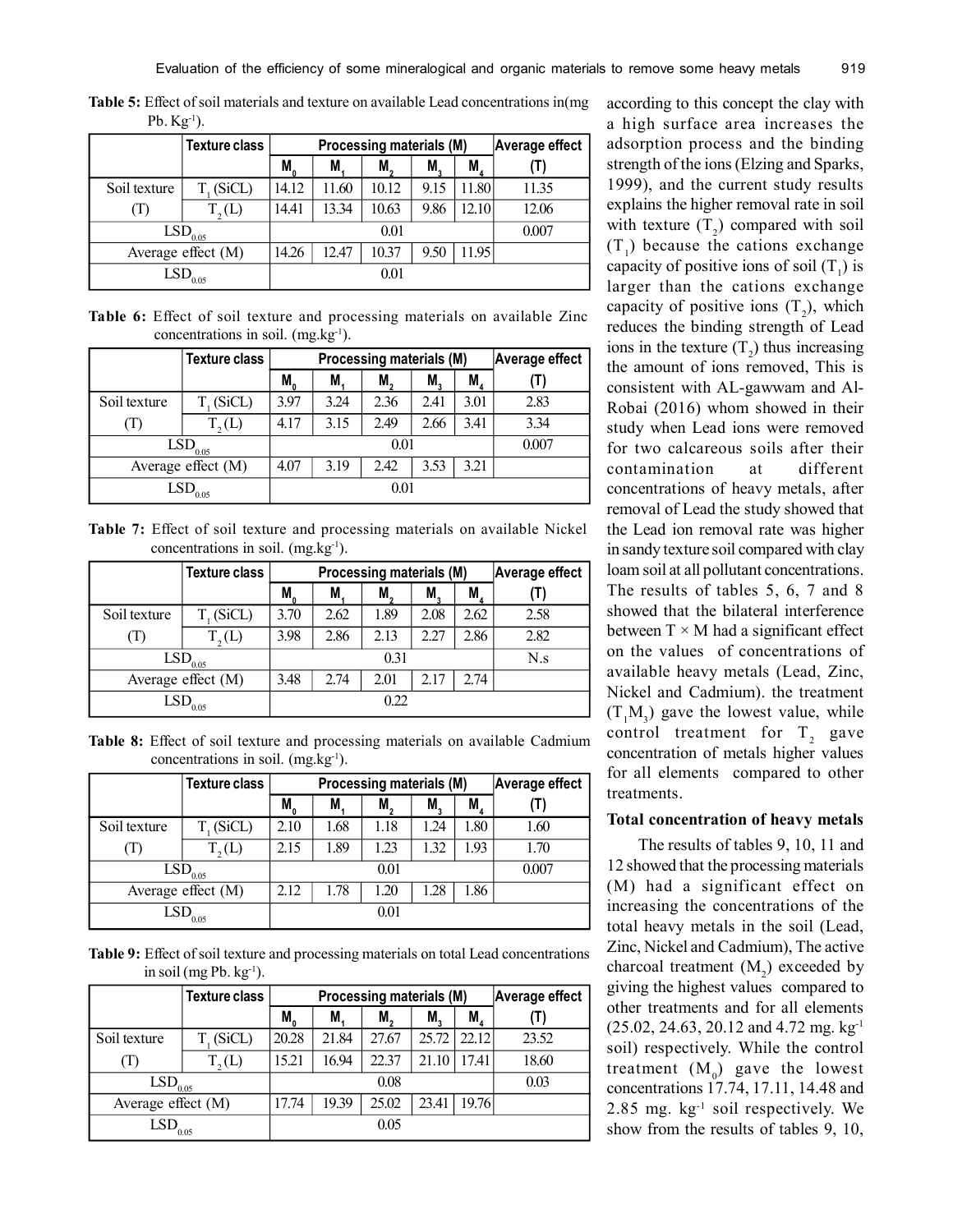**Table 10:** Effect of soil texture and processing materials on total Zinc concentrations in soil (mg Zn.  $kg^{-1}$ ).

|                         | <b>Texture class</b>  |                                           | Processing materials (M) |       | Average effect |             |       |
|-------------------------|-----------------------|-------------------------------------------|--------------------------|-------|----------------|-------------|-------|
|                         |                       | $M_{_{0}}$                                | M.                       | M.    | M.             | $M_{\rm A}$ |       |
| Soil texture            | T <sub>1</sub> (SiCL) | 18.10                                     | 19.12                    | 29.10 | 27.52          | 20.47       | 22.86 |
| (1)                     | T, (L)                | 16.12                                     | 21.00                    | 20.16 | 19.60          | 17.73       | 18.92 |
| $L\overline{SD}_{0.05}$ |                       |                                           |                          | 0.07  |                |             | 0.03  |
| Average effect (M)      |                       | 18.92<br>20.06<br>23.56<br>24.63<br>17.11 |                          |       |                |             |       |
| LSD.                    | 0.05                  |                                           |                          | 0.05  |                |             |       |

**Table 11:** Effect of soil texture and processing materials on total Nickel concentrations in soil (mg Ni,  $kg^{-1}$ ).

|                    | <b>Texture class</b> |                                  | Processing materials (M) |       | Average effect |             |       |
|--------------------|----------------------|----------------------------------|--------------------------|-------|----------------|-------------|-------|
|                    |                      | M <sub>0</sub>                   | M,                       | М,    | M,             | $M_{\rm A}$ |       |
| Soil texture       | $T_{1}$ (SiCL)       | 16.80                            | 20.25                    | 21.72 | 20.36          | 17.85       | 19.39 |
| (1)                | T, (L)               | 12.17                            | 18.80                    | 18.52 | 17.84          | 13.10       | 16.08 |
| LSD,               | 0.05                 | 0.07                             |                          |       |                |             | 0.03  |
| Average effect (M) |                      | 19.25<br>19.10<br>14.48<br>20.12 |                          |       | 15.47          |             |       |
| LSD                | 0.05                 |                                  |                          | 0.05  |                |             |       |

**Table 12:** Effect of soil texture and processing materials on total Cadmium concentrations in soil (mg Cd.  $kg^{-1}$ ).

|                       | <b>Texture class</b> |                                      | Processing materials (M) |      | Average effect |      |      |
|-----------------------|----------------------|--------------------------------------|--------------------------|------|----------------|------|------|
|                       |                      | M,                                   | M,                       | M,   | M,             | M,   |      |
| Soil texture          | $T_{1}$ (SiCL)       | 3.00                                 | 3.06                     | 5.14 | 3.88           | 3.10 | 3.63 |
| (1)                   | T, (L)               | 2.70                                 | 2.82                     | 4.31 | 3.66           | 2.92 | 3.28 |
| $\mathrm{LSD}_{0.05}$ |                      |                                      |                          |      |                | 0.01 |      |
| Average effect (M)    |                      | 4.72<br>3.77<br>2.85<br>3.01<br>2.94 |                          |      |                |      |      |
| $\mathrm{LSD}_{0.05}$ |                      |                                      |                          | 0.01 |                |      |      |

11 and 12 that there is an increase in the values of concentrations of the total heavy metals when adding processing materials (M) compared with do not add The reason is due to the ability of these materials in the formation of complexes with these elements and constrained compatible with Yobuet *et al.,* (2010) in their study that showed the elements are often associated with organic matter and mineral hydroxides in different proportions differently on the type of add matter, thus the addition of their materials have an active role in the stability and sedimentation of heavy metals present in the soil.

The effect of soil texture  $(T)$  on the concentrations of heavy metals in their total forms in the soil under study (Lead, Zinc, Nickel and Cadmium), Showed in tables 9, 10, 11 and 12 that there was a significant effect on the values of the concentrations of all the heavy metals due to variation in soil texture,  $T_1$  (SiCL) gave the highest values for total heavy metals concentrations of the above mentioned, while the  $(T_2)$  type (L) gave the lowest values for the concentration of the total heavy metals in the soil, we note from the results of the tables above that the soil texture with a high content of clay was a role in increasing the concentrations of total heavy metals and this is due to the role of clay in the retention of elements and convert them from the available to non-available with the possibility of increasing the bonding energy This is consistent from Julid and Resat (2006) in their study they showed that increasing the clay a contributed to increasing the concentration of total heavy metals, Al-Obaidi (2018) explain also that the size of soil has effective role in the fixation and increased binding energy of Lead ions, he explained that both the capacity of the soil to bind these ions and energy binding it decreased with the reduction of the amount of soft minutes in the Specific reaction and this consistent with Mandznieva *et al.,* (2014).

The results of the above tables showed that the bilateral interference between  $T \times M$  had a significant effect in increasing the concentrations of the total heavy metals (Lead, Zinc, Nickel and Cadmium), she gave the treatment  $(T_1M_2)$  gave highest value for all total heavy metals, while control treatment for  $(T_2)$  and all elements gave the lowest

**Table 13:** Efficiency of add material in the total concentration of heavy metals in soil (%).

| <b>Sample</b>   | Soil    | <b>Lead</b> | Zinc  | <b>Nickel</b> | Cadmium |
|-----------------|---------|-------------|-------|---------------|---------|
| code            | texture |             |       |               |         |
| $M_{0}$         | $T_{1}$ | 47.73       | 42.52 | 39.10         | 58.67   |
| M,              |         | 43.71       | 39.28 | 26.60         | 57.82   |
| M,              |         | 28.68       | 7.58  | 21.27         | 29.20   |
| $M_{\rm \star}$ |         | 33.71       | 12.60 | 26.20         | 46.55   |
| $M_{\rm _4}$    |         | 42.98       | 34.99 | 35.30         | 57.30   |
| $M_{0}$         | $T_{2}$ | 52.19       | 37.22 | 37.30         | 57.94   |
| $M_{1}$         |         | 46.76       | 21.22 | 4.14          | 56.07   |
| Μ,              |         | 29.69       | 18.49 | 3.58          | 32.86   |
| $M_{\tiny 3}$   |         | 33.68       | 23.67 | 8.08          | 42.99   |
| $\rm M_{_4}$    |         | 45.28       | 30.95 | 32.50         | 54.51   |

values compared to other treatments.

**Efficiency of usd materials in the available and total concentration of heavy metals**

Table 14 shows the efficiency of the processing